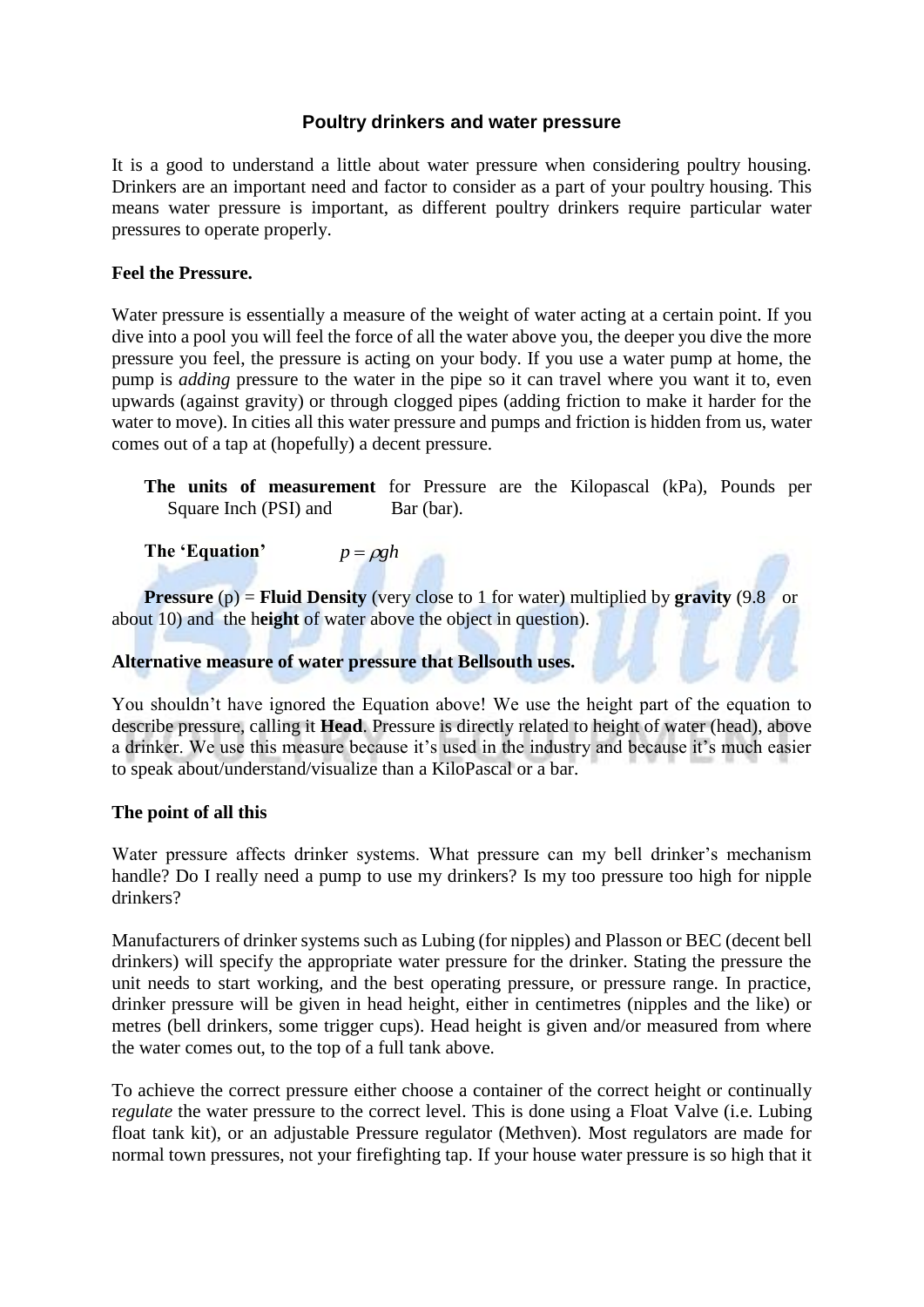damages drinker regulators, you have a bigger problem, you should fix that straight away, and/or have a word to your council.

**Big note:** After you have taken the pressure off the water making it suitable for your drinkers don't forget *gravity still applies*. If your drinker line *after* your regulator keeps dropping (perhaps to another chook house) then *that* pressure counts. It is not uncommon for people to use a regulator but then their drinker line *after* the regulator drops further still to lower drinkers. The pressure on the bottom drinkers may end up being too high. So *consider your lowest drinker* and the pressure it endures in your design.

| <b>Head</b>     | <b>Nipples including</b><br>Lubing cups | 'Hart' style<br>trigger cup | BEC 75 and<br><b>Plasson bell</b><br>drinker |
|-----------------|-----------------------------------------|-----------------------------|----------------------------------------------|
| Min' to operate | About 2cm                               | 40cm                        | l m                                          |
| Max' to operate | 30cm                                    | 2.5m                        | 3m                                           |

|  | Table 1. Simple list of some Drinker Pressures |
|--|------------------------------------------------|
|--|------------------------------------------------|

## **Reader Exercise (answers at bottom)**

Pick the correct configuration from the following.



2. Bell drinkers